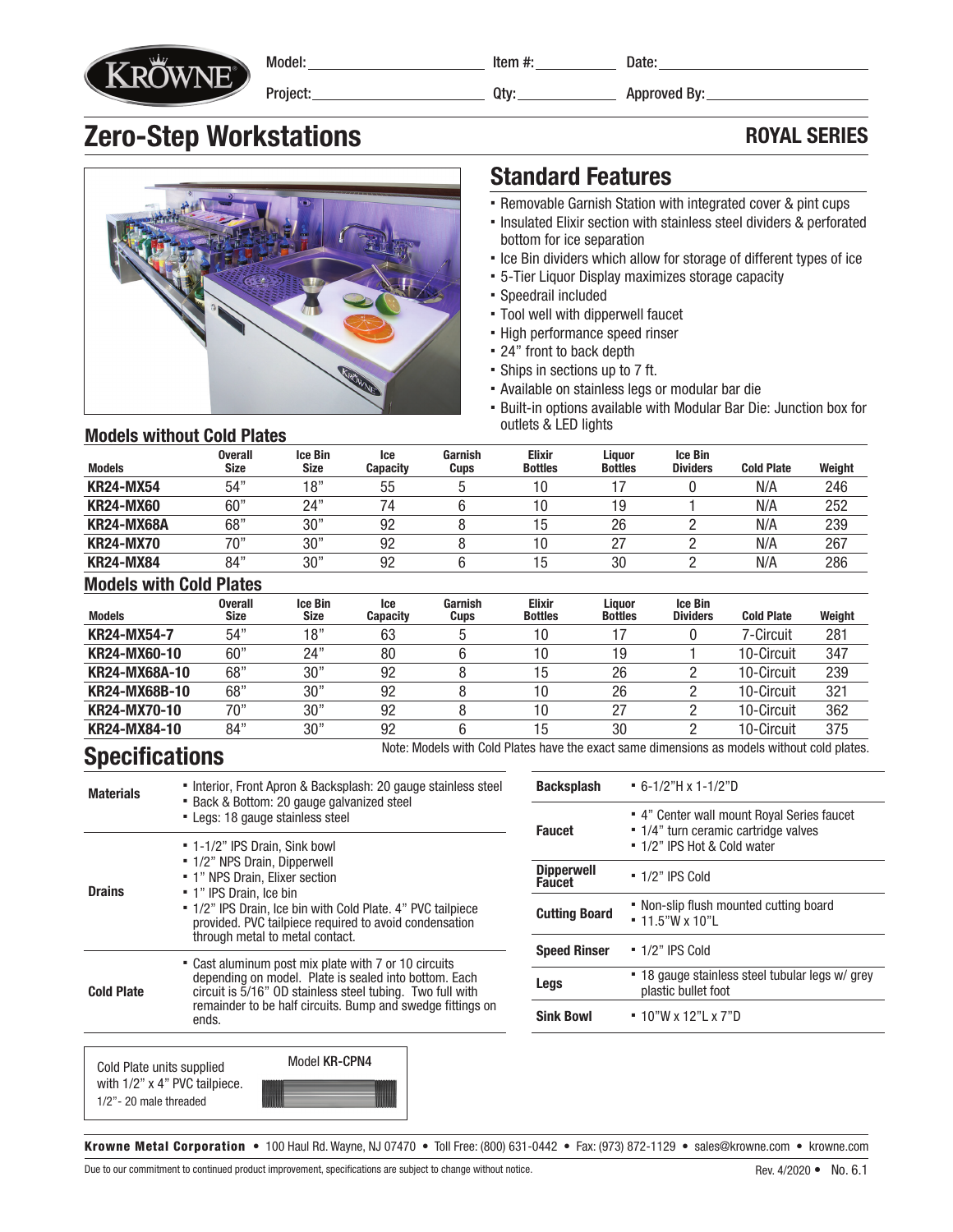

Model: Project: Item #: Date:

Qty: Approved By:

# **Zero-Step Workstations** ROYAL SERIES







Krowne Metal Corporation • 100 Haul Rd. Wayne, NJ 07470 • Toll Free: (800) 631-0442 • Fax: (973) 872-1129 • sales@krowne.com • krowne.com